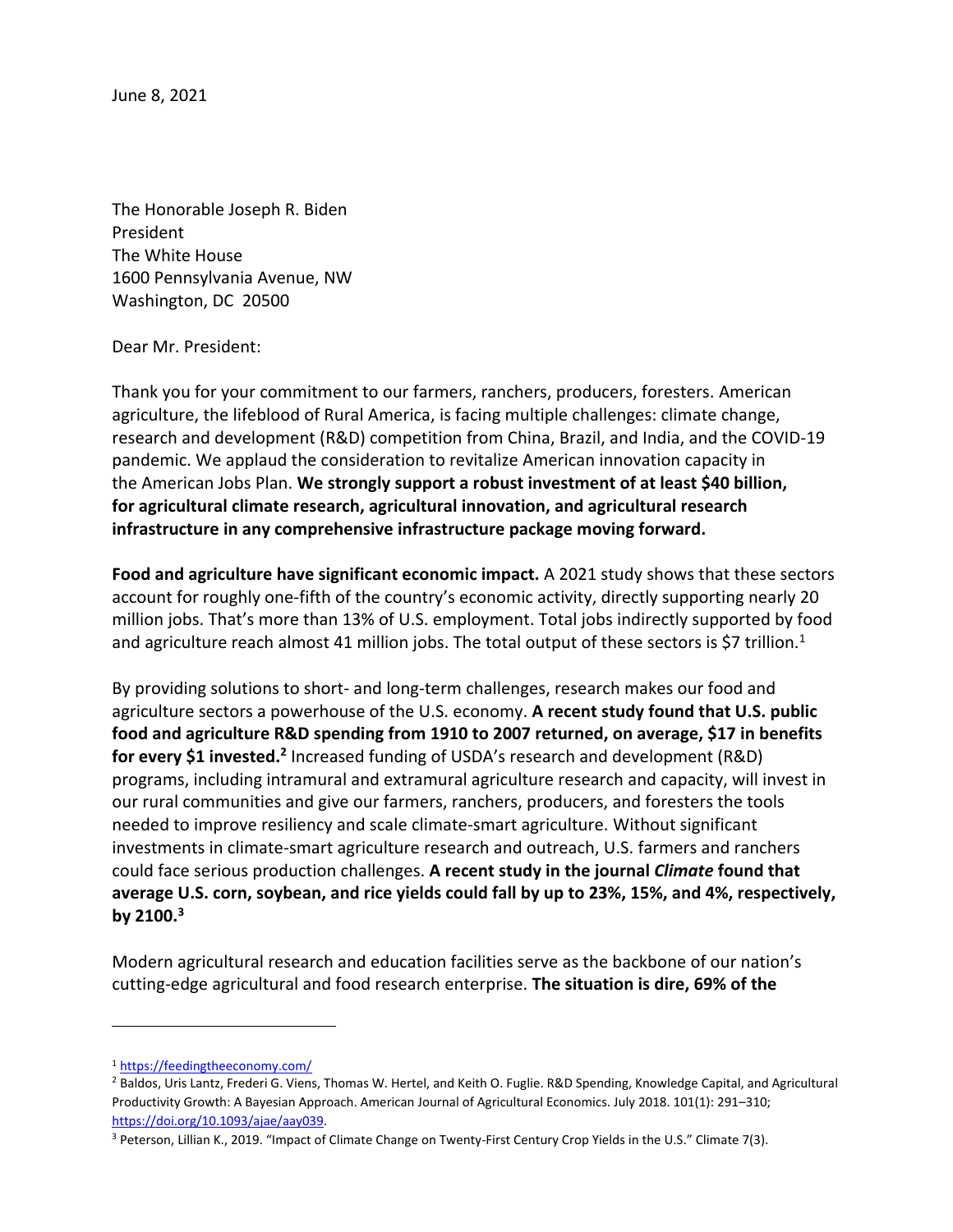## **buildings at U.S. colleges and schools of agriculture are at the end of their useful life.<sup>4</sup>** Strategic federal investment in agricultural research infrastructure would create hundreds of thousands of new jobs nationwide.

The federal share of overall R&D spending as a percentage of GDP is now at its lowest point since the 1950s, and food and agriculture lags even further behind most other Federal R&D areas. **Food and agricultural research funding at USDA has remained fairly flat over the last 50 years.<sup>5</sup>** Additionally, as you have repeatedly pointed out, other countries, including China, Brazil, and India, are investing heavily in agricultural R&D, while the U.S. has fallen behind.<sup>6</sup> We need to make these significant investments to win the R&D race and keep our family farms, and all the people they employ in rural America, in business.

This once in a generation opportunity to significantly fund food and agriculture research, innovation, and infrastructure is crucial for the United States to reclaim our global lead in food and agricultural science and rise to meet today's crises and those in the future. We look forward to working with you to make these investments a reality.

Sincerely,

Academy of Nutrition and Dietetics Agricultural & Applied Economics Association Agricultural Retailers Association American Association of Meat Processors American Association of Mycobacterial Diseases American Association of Veterinary Medical Colleges American Dairy Science Association American Farm Bureau Federation American Feed Industry Association American Institute of Biological Sciences American Malting Barley Association, Inc. American Mushroom Institute American Phytopathological Society American Pulse Association American Seed Trade Association American Society for Horticultural Science American Society for Microbiology American Society of Agricultural and Biological Engineers American Society of Agronomy American Society of Animal Science American Society of Plant Biologists American Vanguard Corporation

<sup>4</sup> https://www.aplu.org/library/a-national-study-of-capital-infrastructure-at-colleges-and-schools-of-agriculture-an-update/file <sup>5</sup> [https://www.nsf.gov/statistics](https://www.nsf.gov/statistics/)

<sup>6</sup> Jahn, Molly. New solutions for a changing climate: The policy imperative for public investment in agriculture R&D. August 2020. [https://www.thechicagocouncil.org/sites/default/files/2020-12/report\\_new-solutions-for-changing-climate\\_0.pdf.](https://www.thechicagocouncil.org/sites/default/files/2020-12/report_new-solutions-for-changing-climate_0.pdf) Pages 1, 13.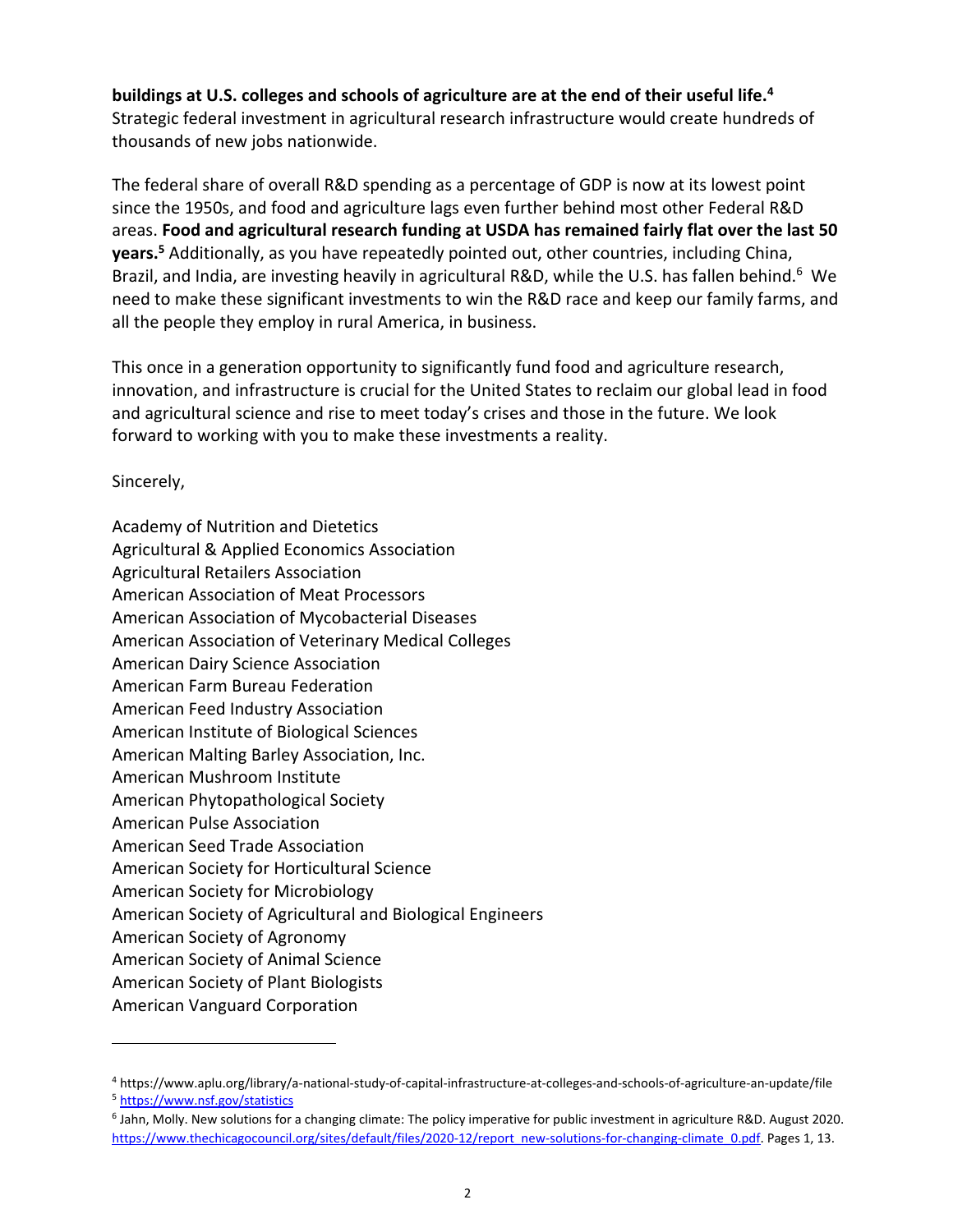AmericanHort Animal Health Institute ASCC-ACNR (Land Grant Program) Associated Oregon Hazelnut Industry Association of 1890 Research Directors (ARD) Association of Northeast Extension Directors Association of Public and Land-grant Universities Biotechnology Innovation Organization California Polytechnic State University California State University, Chico Charles Valentine Riley Memorial Foundation Clif Bar & Company CoBank College of Agricultural, Consumer and Environmental Sciences, University of Illinois Urbana-Champaign College of Agriculture and Life Sciences, Cornell University College of Agriculture and Life Sciences, University of Arizona College of Agriculture and Natural Resources, University of Maryland, College Park College of Agriculture, Health and Natural Resources, University of Connecticut Colorado State University Consumer Federation of America Corteva Agriscience Council for Agricultural Science and Technology Crop Science Society of America CropLife America Deans Council Agriculture, Food & Veterinary Medicine (Canada) Donald Danforth Plant Science Center Entomological Society of America Eversole Associates Extension Committee on Organization and Policy Farm Journal Foundation FASS Florida Nursery, Growers and Landscape Association FMI - The Food Industry Association Idaho Nursery & Landscape Association Illinois Green Industry Association Indiana Nursery & Landscape Association Indiana Outdoor Management Association Indigo Ag Institute of Food Technologists International Alliance for Phytobiomes Research International Wheat Genome Sequencing Consortium Kansas State University Maine Landscape & Nursery Association Michigan Nursery & Landscape Association Michigan State University, AgBioResearch Michigan State University, College of Agriculture and Natural Resources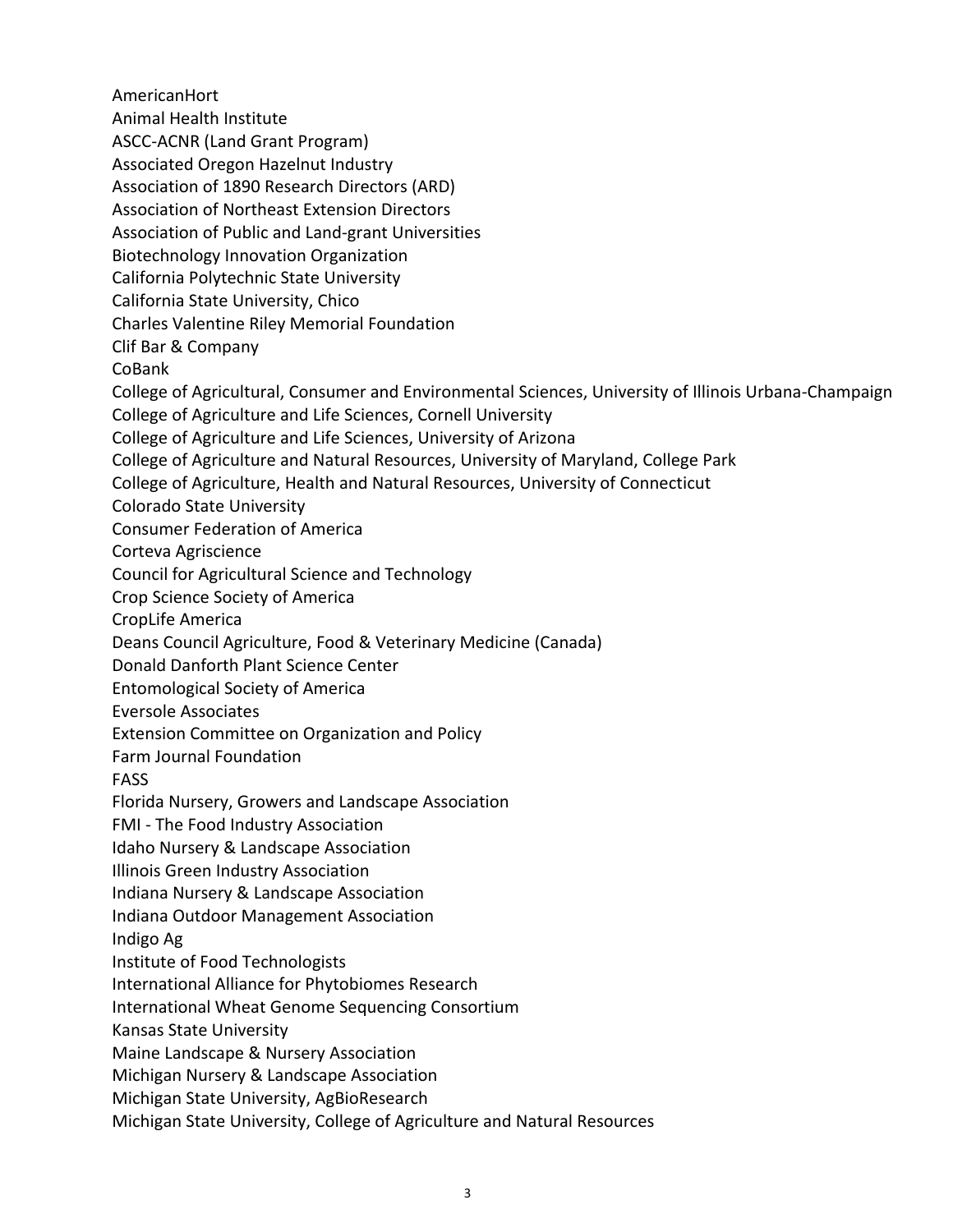- Montana State University
- Mycobacterial Diseases of Animals Multistate Initiative
- National Agriculture in the Classroom Organization
- National Association for the Advancement of Animal Science
- National Association of Federal Veterinarians
- National Association of State Departments of Agriculture
- National Barley Growers Association
- National Barley Improvement Committee
- National Bison Association
- National Coalition for Food and Agricultural Research
- National Farmers Union
- National Grange
- National Milk Producers Federation
- National Pork Producers Council
- National Sunflower Association
- National Sustainable Agriculture Coalition
- National Turkey Federation
- NC State University
- New Jersey Landscape Contractors Association
- Noble Research Institute, LLC
- North American Millers' Association
- North Carolina Agricultural and Technical State University
- North Central Cooperative Extension Association (NCCEA)
- North Central Regional Association of Agricultural Experiment Station Directors
- Northeastern Regional Association of State Agricultural Experiment Station Directors
- Ohio Landscape Association
- Oklahoma Farm Bureau
- Oklahoma State University
- Oregon Association of Nurseries
- Oregon Cattlemen's Association
- Oregon Dairy Farmers Association
- Oregon Farm Bureau Federation
- Oregon State University College of Agricultural Sciences
- Oregon Women for Agriculture
- Oregonians for Food & Shelter
- Organic Farming Research Foundation
- Penn State University
- Pennsylvania Landscape & Nursery Association
- Poultry Science Association
- Produce Marketing Association
- Rochester Institute of Technology
- Rutgers, The State University of New Jersey
- Society for Range Management
- Soil Science Society of America
- South Dakota State University
- Southern Association of Agricultural Experiment Station Directors